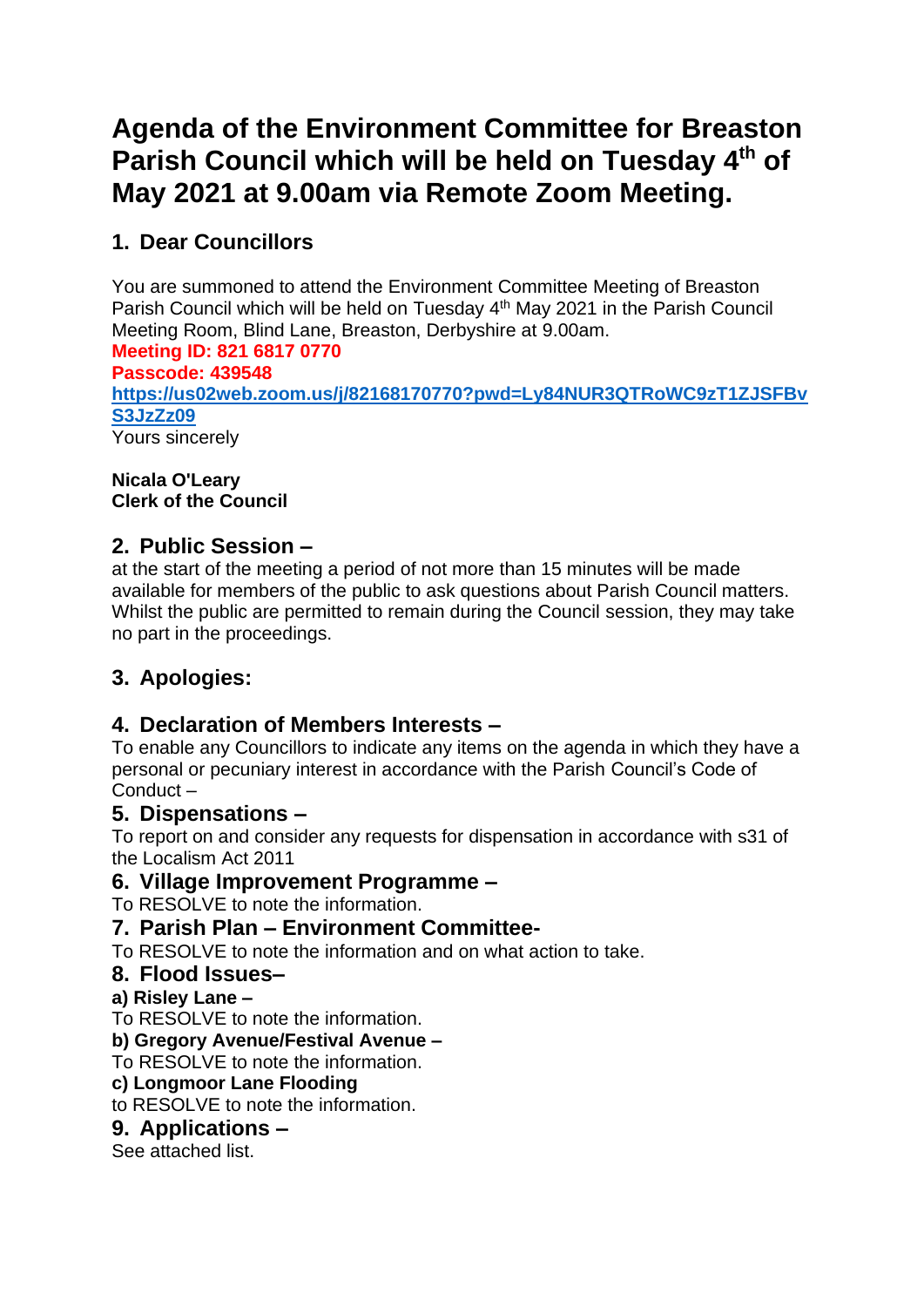## **10. Decisions**

See attached list.

- **11. Navigation Inn – Listed Status –** To RESOLVE to note the information.
- **12. Climate Change –**
	- **a) Climate Change Pack** To RESOLVE to note the information.
	- **b) Climate Change Mission** To RESOLVE to note the information and on what action to take.
	- **c) Marches Energy Agency – Energy Efficiency Advice-**To RESOLVE to note the information.
- **13. Councillor's Reports Feedback: a) Goldenbrook Sewage – Cllr Fisher**

To RESOLVE to note the information.

**14. Councillor's Reports:**